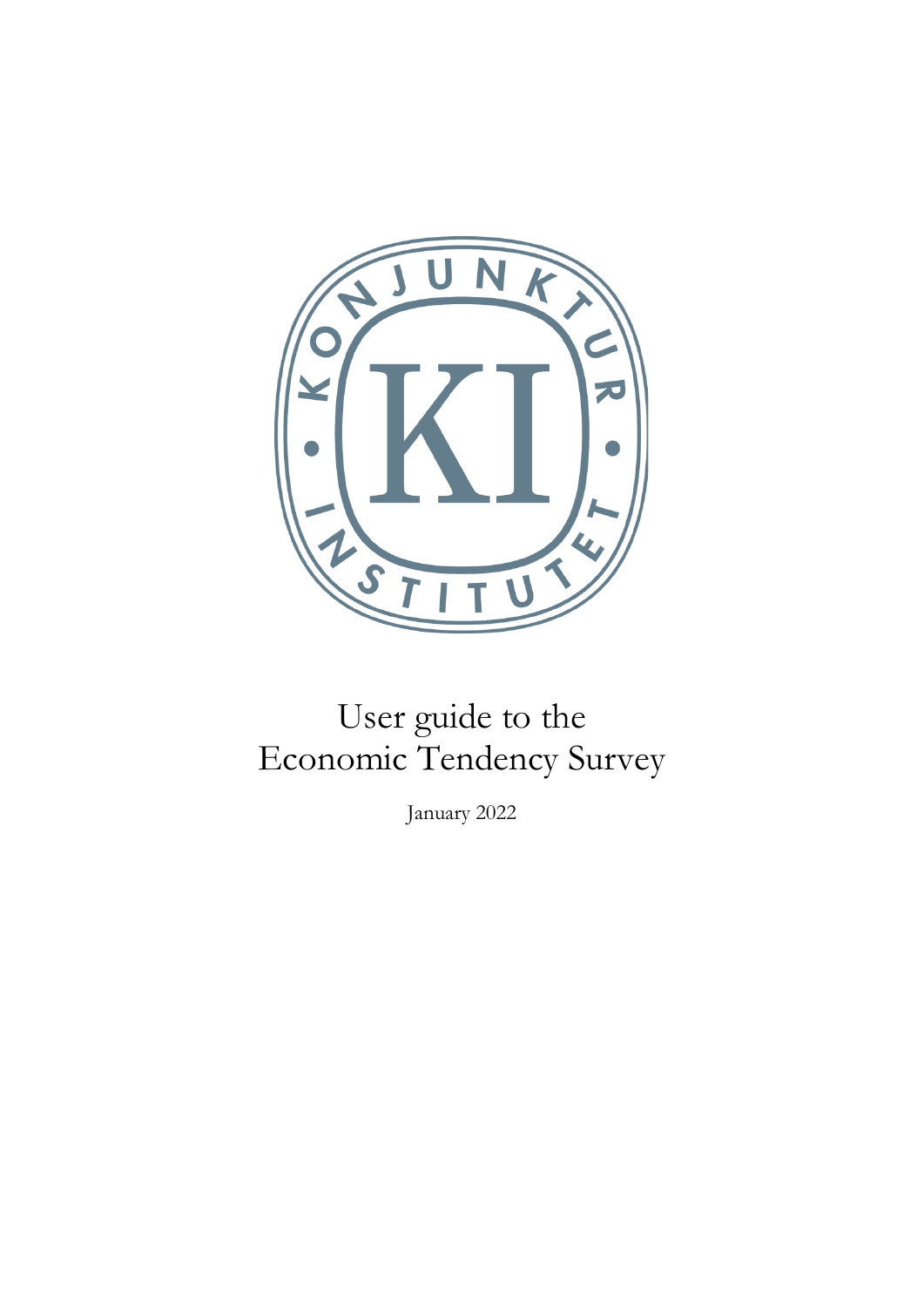## Contents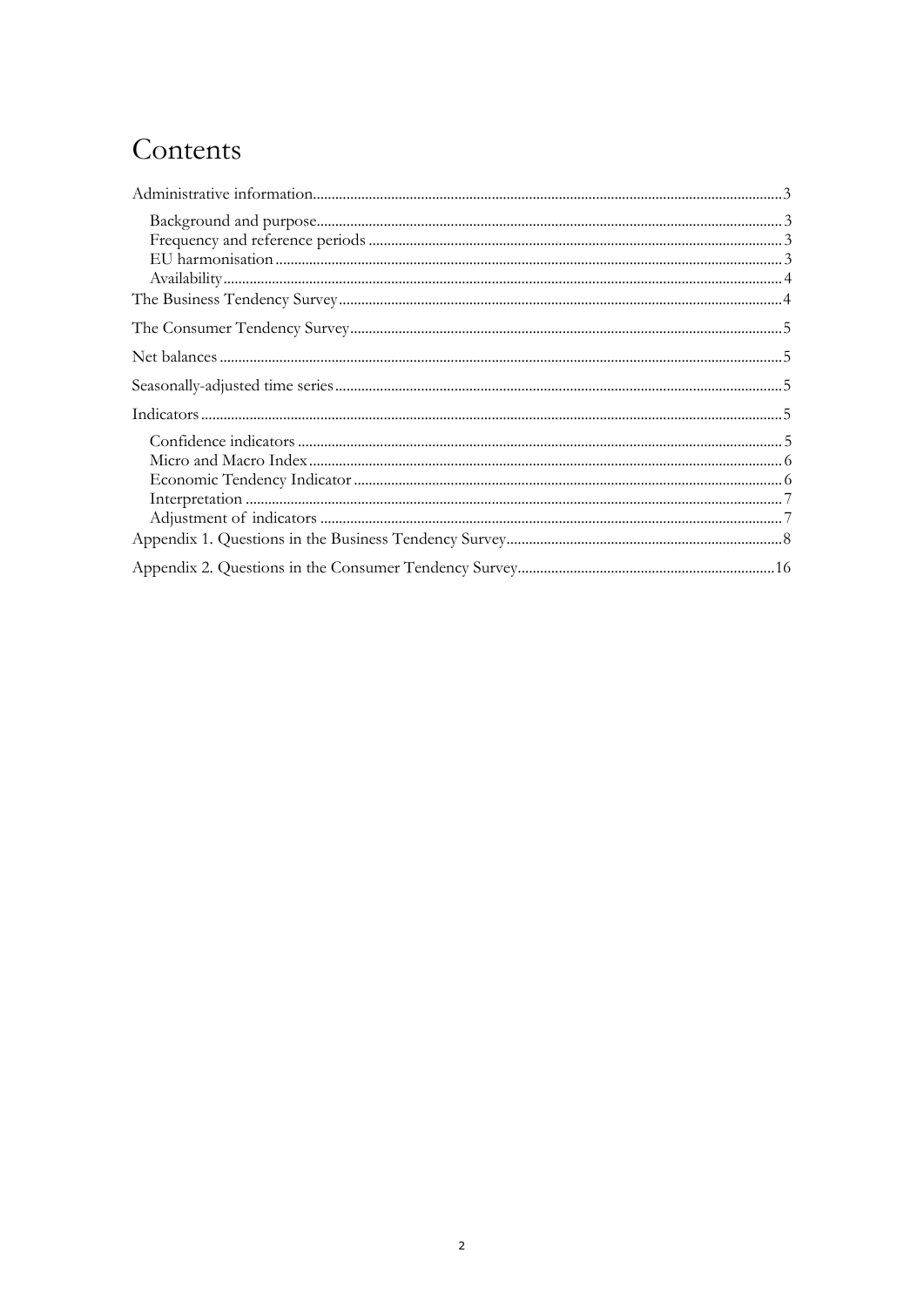## <span id="page-2-0"></span>Administrative information

### <span id="page-2-1"></span>Background and purpose

The Economic Tendency Survey is a survey of Swedish firms and consumers conducted by the National Institute of Economic Research (NIER) to capture trends in various economic variables. The questions look partly at recent trends and the present situation and partly at expectations of the future. The survey is qualitative, which means that it does not ask for absolute numbers (such as amounts of money or numbers of units). Respondents reply solely using qualitative response options, such as increased/unchanged/decreased.

The questionnaires do not include detailed definitions. The questions contain well-known concepts such as "number of employees" without defining what exactly is meant by employees – for example, whether this includes full-time and part-time positions, temporary staff, etc. The idea is that the questions can be answered without a great deal of research. The need for a rapid response is reflected throughout the survey. Speed is important so that the results are as close as possible to the current situation. This enables the results to be published before the corresponding traditional statistics in order to provide an early indication of the possible outcome.

The NIER began conducting quarterly business surveys on a limited scale (the textile industry) back in the 1950s. The entire manufacturing industry has been covered since 1964, and these days almost all sectors of industry are included. The main exceptions are agriculture & forestry and mining & quarrying. Since 1996 there have also been monthly surveys, which were introduced when Sweden joined the EU and are a requirement of the European Commission's Directorate-General for Economic and Financial Affairs (DG ECFIN). The Consumer Tendency Survey began in 1973 on a quarterly basis and has been performed monthly since 1993. The government has made the NIER responsible for the statistics in the Consumer Tendency Survey.

### <span id="page-2-2"></span>Frequency and reference periods

The Economic Tendency Survey is conducted monthly. Every third month, the business surveys contain additional questions. To distinguish between the different surveys, they are referred to as the quarterly and monthly tendency surveys. The results of the quarterly surveys are published in April (first quarter), July (second quarter), October (third quarter) and January (fourth quarter).

The questions in the Business Tendency Survey mainly relate to the past three months and the next three months. In the consumer survey, the reference periods are the past 12 months and the next 12 months.

### <span id="page-2-3"></span>EU harmonisation

The Economic Tendency Survey forms part of DG ECFIN's Joint Harmonised EU Programme of Business and Consumer Surveys. This entails a common framework across the EU for conducting these surveys in terms of the timing of data collection, the industries covered, and the formulation of questions. All EU member states conduct monthly tendency surveys. A complete list of all ques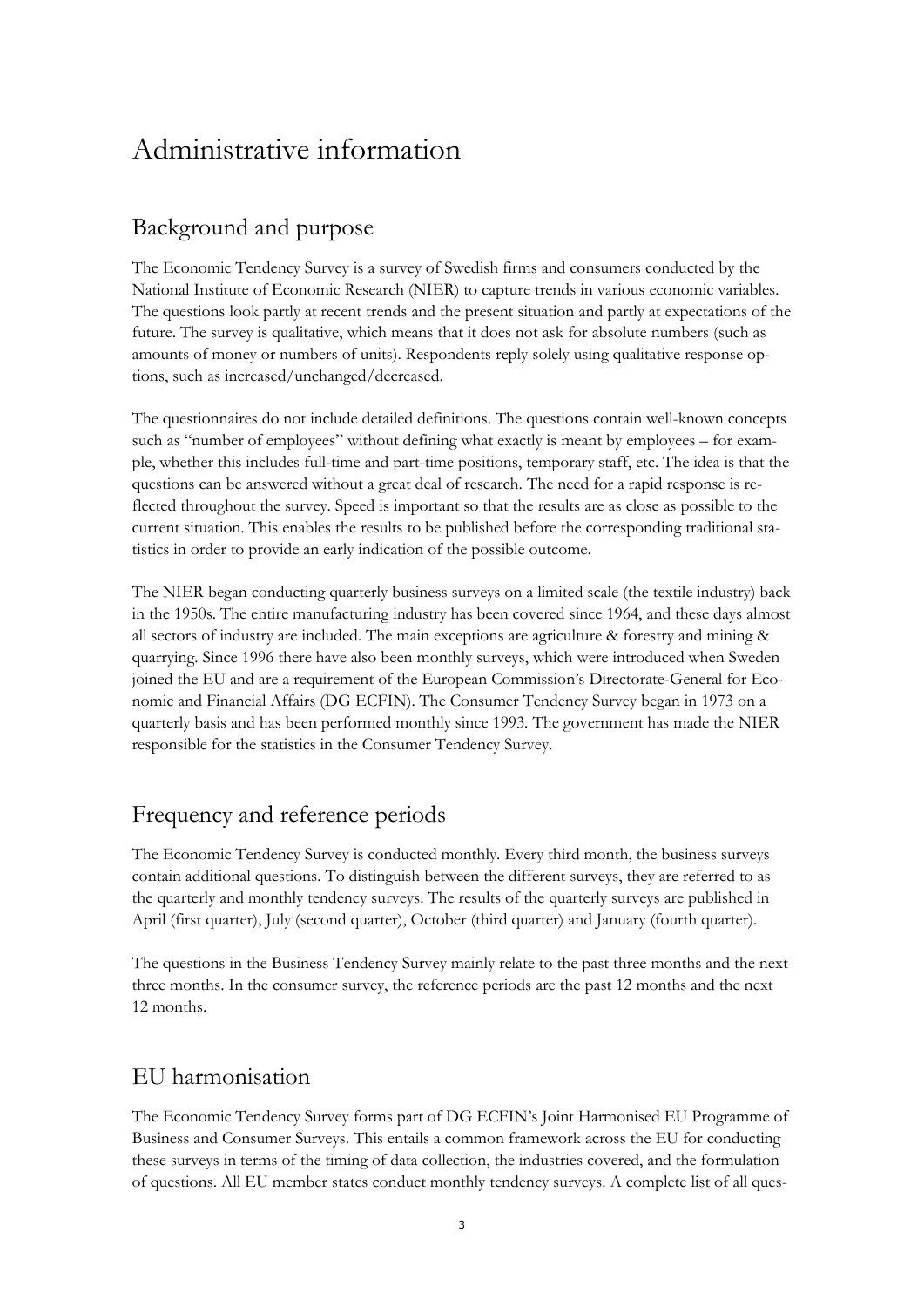tions and industries presented by DG ECFIN can be found in the *Joint Harmonised EU Programme of Business and Consumer Surveys User Guide* (DG ECFIN, 2007).

Each month the NIER submits the results of its monthly survey to DG ECFIN in accordance with the latter's guidelines for questions and industry classification. The results for the EU as a whole are published monthly on DG ECFIN's website. DG ECFIN co-finances the member states' tendency surveys.

### <span id="page-3-0"></span>Availability

The results are published towards the end of the month; roughly a week after data collection is completed. All of the tendency series are available as time series in the statistical database on the NIER's website, www.konj.se. The entire report is also available in PDF format, and newsletters are sent to users when new results are published.

## <span id="page-3-1"></span>The Business Tendency Survey

The Business Tendency Survey is a panel survey for which a random sample of around 5 800 firms is selected each year. However, all firms with more than 100 employees are automatically selected. The sample is stratified by size and industry. Information on the population is sourced from Statistics Sweden's Business Register (FDB), a comprehensive database of all firms in the country.

Responses are collected by a web-questionnaire. From the time the questionnaires are sent out, respondents normally have just over a week to reply before a reminder is sent. After a further week, the largest firms are given a telephone reminder. All in all, the responses are collected over a period of almost three weeks. The questionnaire is addressed to the firm's management and designed in such a way that it can be answered quickly and easily.

The significance of a firm's responses is assumed to be related to the firm's size. Responses from a large firm are given more weight than those from a small firm. Once a firm's responses have been received, they are therefore weighted according to the firm's size.

The weighted responses for each size category and industry are added together and then extrapolated to the level they would have been if all firms in the sample had responded to the question.

As firms in different strata are selected with different probabilities, responses need to be extrapolated to the level they would have been if all firms in the population in a particular stratum had been surveyed. A larger weight is given to small sample units, as they represent other small units that were not included in the sample.

The weights used to weight answers according to firms' size vary between industries and questions. In the manufacturing industry, the main weight used is value added, but number of employees is used to weight questions on employment. In the other sectors, number of employees is used. The weights are updated annually when the sample is updated.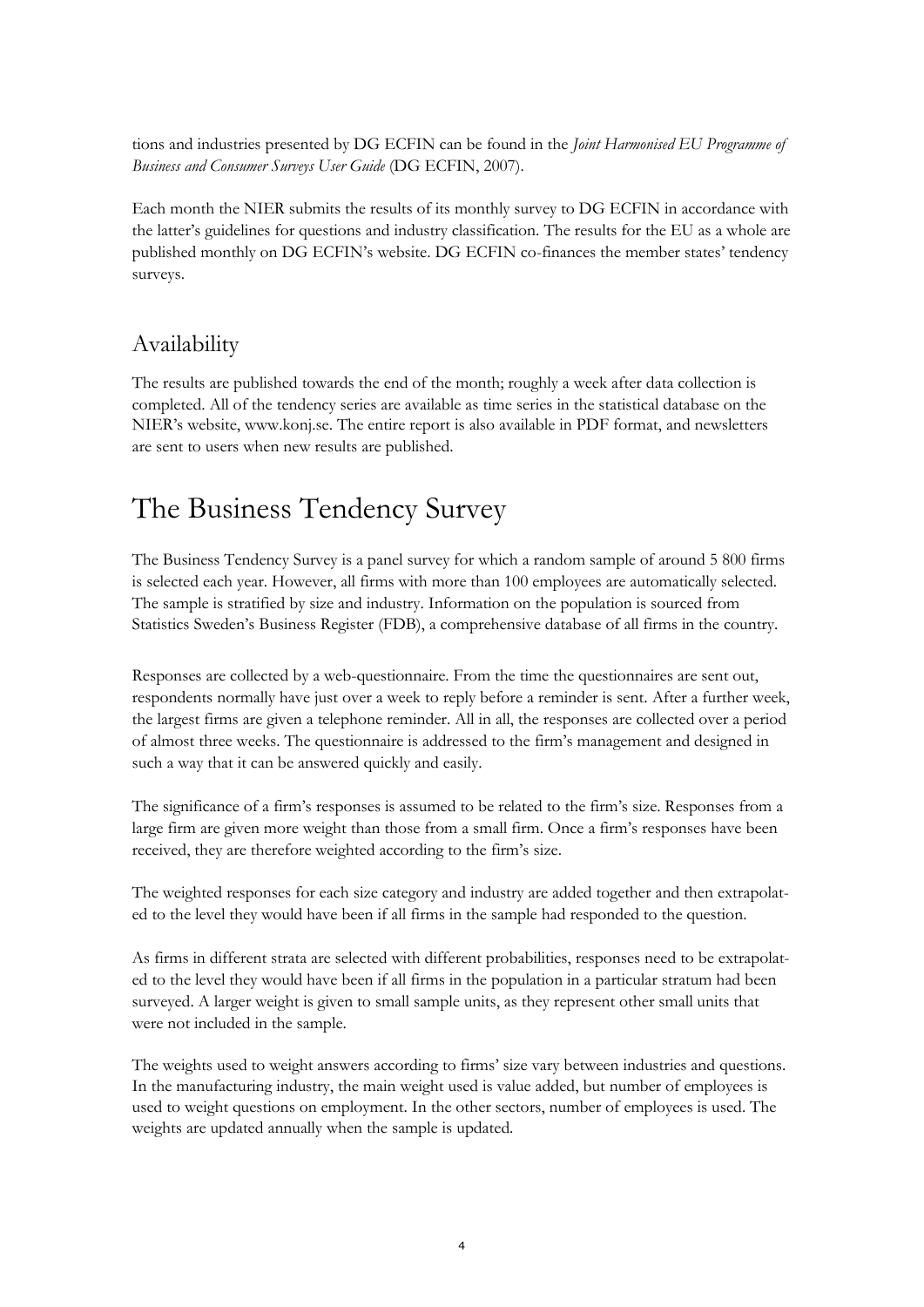## <span id="page-4-0"></span>The Consumer Tendency Survey

For the Consumer Tendency Survey, answers from 1 500 Swedish households are collected each month. The questions cover consumers' assessment of their personal finances and the Swedish economy, expectations for interest rates and inflation, and plans for major purchases and savings.

The target population is the Swedish general public aged 18-84.<sup>1</sup> The sample of households is selected randomly each month from the PAR Konsument consumer database. This consumer database covers around 6.9 million individuals divided into around 4.3 million households. Data collection normally takes place from the 1st to the 15th of each month but may vary in some months due to public holidays.

The data collection process begins with individuals being sent a letter with log-in details for an online questionnaire. Some of those who do not complete the questionnaire are sent a text reminder and may also be contacted by telephone. In parallel with this collection process for the sample contacted by post, an additional sample is used to collect responses through telephone interviews. This is done to ensure that age, gender and region are correctly represented in relation to the population. The telephone interviews are conducted using computer-assisted telephone interviewing (CATI) software, which permits logic checks on responses and manages calls.

The results of the Consumer Tendency Survey are reported both as an aggregate for all consumers and broken down by gender, age and region. Due to the way the consumer survey is constructed, it is not possible to perform any analysis of non-response.

## <span id="page-4-1"></span>Net balances

Net balances are used to make it easier to present and analyse the results of the tendency survey. The net balance is the difference between the percentages of respondents responding positively and negatively to a question.

## <span id="page-4-2"></span>Seasonally-adjusted time series

The seasonal adjustment of time series involves eliminating variations and effects in the time series that are due to seasonal factors. All results of the Business Tendency Survey presented in charts are seasonally adjusted (except for the price questions). The Tendency Surveys is seasonally adjusted using X-12-Arima.

## <span id="page-4-3"></span>Indicators

### <span id="page-4-4"></span>Confidence indicators

Confidence indicators are used as an aggregate measure of the situation in each industrial sector and the household sector. The confidence indicator is a mean of the net balances (seasonally adjusted

 $1$  Until April 2021, the target population was the Swedish public aged 16-84.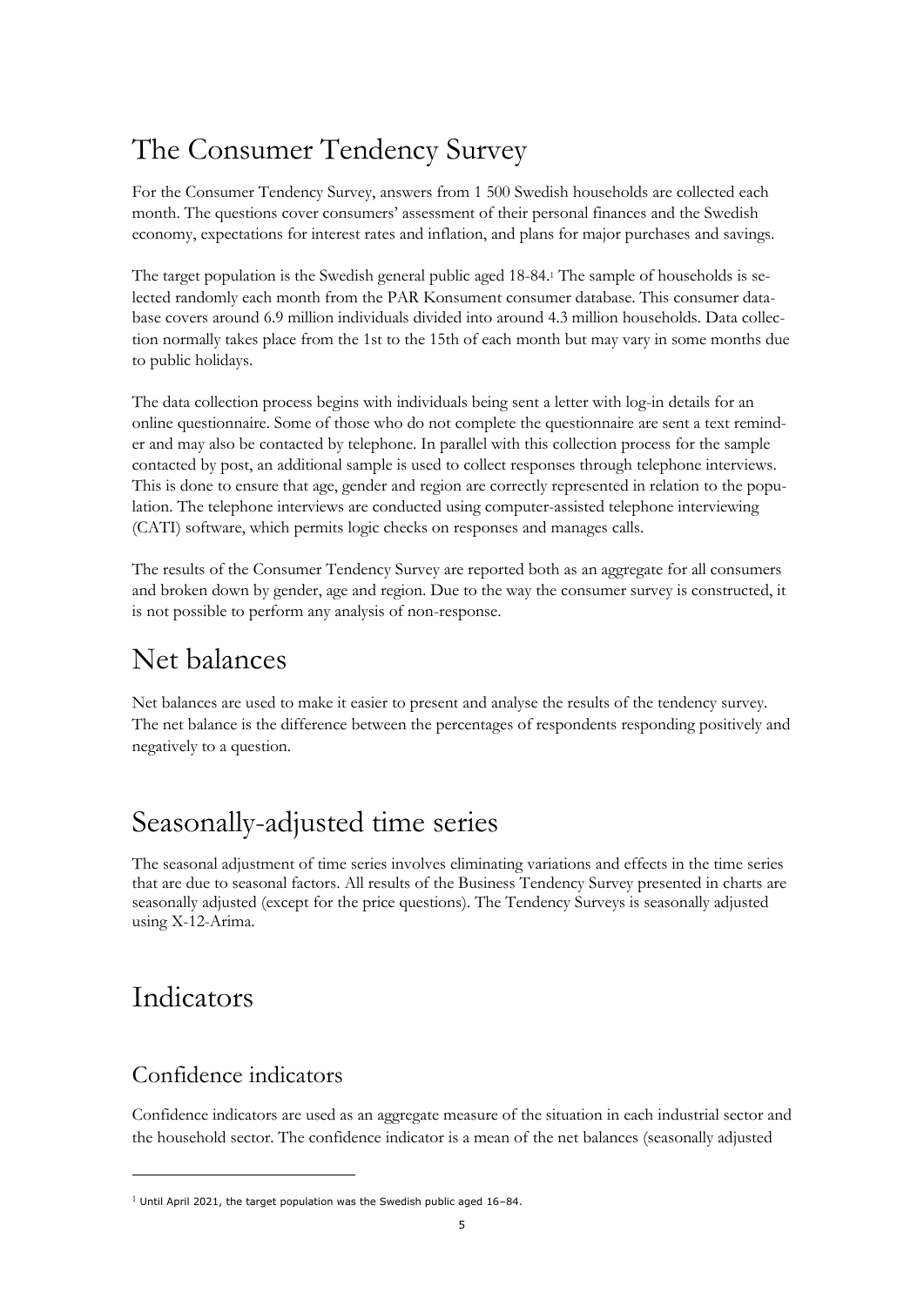and standardised) for selected questions. Finally, this time series is standardised into a new series with a mean of 100 and a standard deviation of 10 for the period since 1996.

| Sector.                | <b>Questions</b>                                                                                                                                                                                           |
|------------------------|------------------------------------------------------------------------------------------------------------------------------------------------------------------------------------------------------------|
| Manufacturing          | Order books (present situation assessment) – stock of finished goods (present situation<br>assessment) + production volume (expectations)                                                                  |
| Construction           | Order books (present situation assessment) + number of employed (expectations)                                                                                                                             |
| Trade                  | Selling volume (outcome) – stock of goods (present situation assessment)<br>+ selling volume (expectations)                                                                                                |
| Private service sector | The firm's business situation (outcome) + Demand for the firm's services (outcome)<br>+ Demand for the firm's services (expectations)                                                                      |
| Consumers              | Financial situtation of the household now + Financial situtation of the household within 12<br>months + Swedish economy now + Swedish economy within 12 months + good time to<br>buy consumer durables now |
|                        |                                                                                                                                                                                                            |

#### **Questions included in the Confidence indicators**

### <span id="page-5-0"></span>Micro and Macro Index

The Micro Index summarises consumers' view of their personal finances and The Macro Index summarises consumers' view of the Swedish economy.

#### **Questions included in the Micro and Macro indexes**

| Index | <b>Questions</b>                                                                                                                                                                                                                              |
|-------|-----------------------------------------------------------------------------------------------------------------------------------------------------------------------------------------------------------------------------------------------|
| Micro | Financial position of household (assessment of present situation) + financial position of<br>household (expectations) + right time to make major purchases (assessment of present<br>situation) + major purchases by household (expectations) |
| Macro | Swedish economy (assessment of present situation) + Swedish economy (expectations) -<br>unemployment (expectations)                                                                                                                           |

### <span id="page-5-1"></span>Economic Tendency Indicator

The Economic Tendency Indicator aims to measure current sentiment in the Swedish economy. The model is the European Commission's Economic Sentiment Indicator (ESI). The EU also publishes an ESI for Sweden, but the Economic Tendency Indicator is not based on exactly the same values as the ESI, mainly for technical reasons. Not only is the Consumer Confidence Indicator defined differently, but the seasonal adjustment method also differs.

The same questions that are included in the individual confidence indicators in the tendency surveys are used in the calculation of The Economic Tendency Indicator. The questions' net balances are seasonally adjusted and then transformed (standardised) to a mean of zero and a standard deviation of 1. In the next step, the standardised series are aggregated using a weighting system where the net balances for the manufacturing industry are weighted at 40 per cent, the service sector at 30 per cent, the retail trade and the construction industry at 5 per cent each, and consumers at 20 per cent. Finally, this time series is standardised into a new series with a mean of 100 and a standard deviation of 10.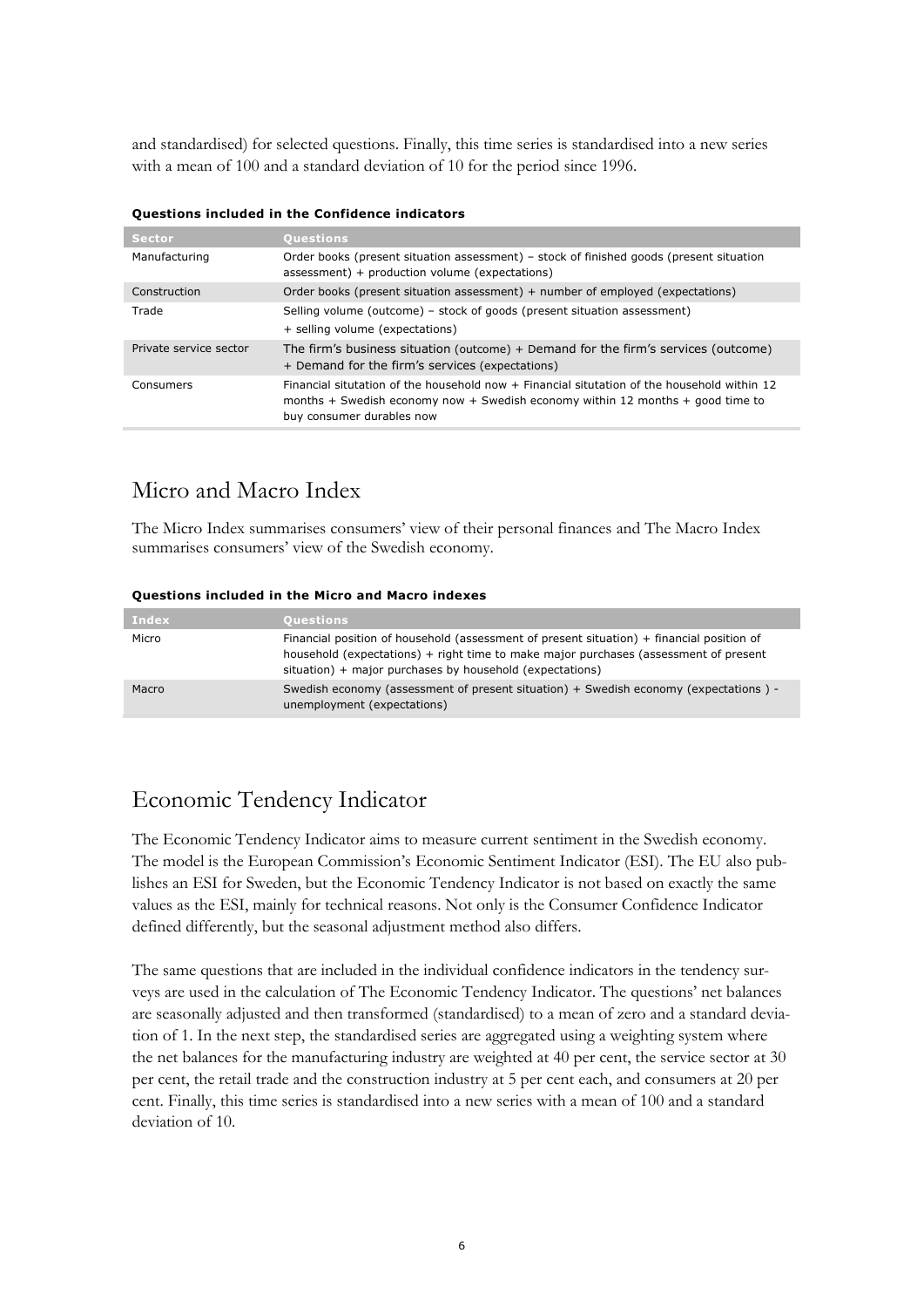### <span id="page-6-0"></span>Interpretation

The interpretation of the results of the indicators is then that values over 100 correspond to stronger economic growth than normal, and values over 110 to much stronger growth than normal. Similarly, values below 100 and 90 will be interpreted, respectively, as weaker and much weaker growth than normal.

## <span id="page-6-1"></span>Adjustment of indicators

The indicators are revised slightly when a new observation is added. This is because a new seasonal adjustment of the time series is performed each month. Previous observations are almost always then subject to a small upward or downward adjustment. The mean and standard deviation for the period since 1996 are also updated. This affects the standardisation of the time series such that it still has a mean of 100 and a standard deviation of 10 even when the most recently added monthly observation is included.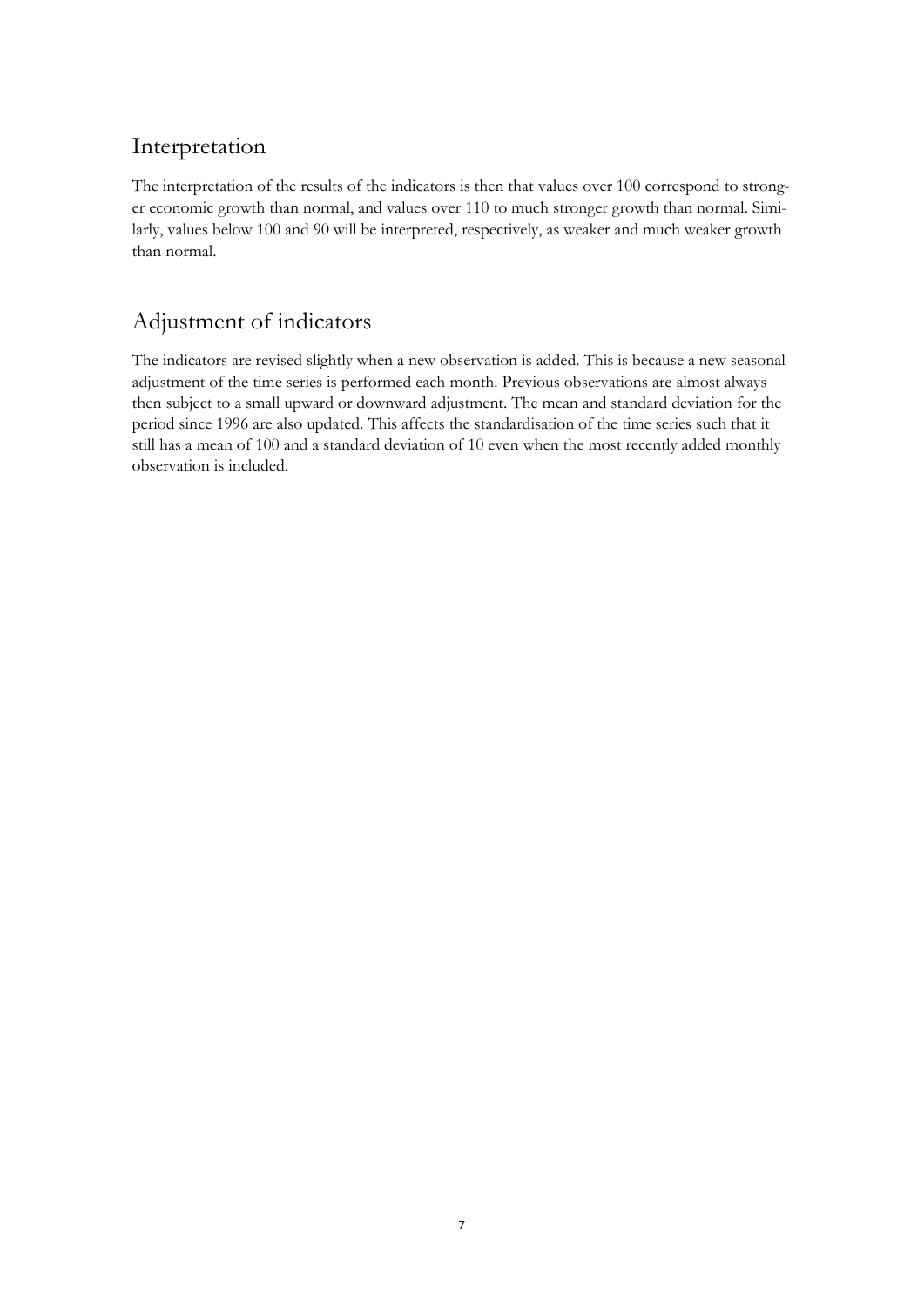## <span id="page-7-0"></span>Appendix 1. Questions in the Business Tendency Survey

#### **Manufacturing**

| Question                                                                                       |                         | <b>Responses</b> |                   | Question<br>number<br><b>NIER</b> |     | Question<br>number<br><b>ECFin</b> |                |
|------------------------------------------------------------------------------------------------|-------------------------|------------------|-------------------|-----------------------------------|-----|------------------------------------|----------------|
| <b>Outcome and present situation</b>                                                           |                         |                  |                   | Q                                 | м   | Q                                  | м              |
| Production volume in the last 3 month                                                          | increased               | unchanged        | decreased         | 101                               | 101 | Q1                                 | Q1             |
| Production capacity in the last 3 month                                                        | increased               | unchanged        | decreased         | 102                               |     |                                    |                |
| Current production capacity                                                                    | more than<br>sufficient | sufficient       | not<br>sufficient | 103                               |     | Q <sub>9</sub>                     |                |
| Current capacity utilization in percent                                                        |                         |                  |                   | 104                               |     | Q13                                |                |
| Selling prices on the domestic market in<br>the last 3 month                                   | increased               | unchanged        | decreased         | 105                               |     |                                    |                |
| Selling prices on the export market in<br>the last 3 month                                     | increased               | unchanged        | decreased         | 106                               |     |                                    |                |
| Orders received on the domestic market<br>in the last 3 month                                  | increased               | unchanged        | decreased         | 107                               | 102 | Q11 <sup>1</sup>                   |                |
| Orders received on the export market in<br>the last 3 month                                    | increased               | unchanged        | decreased         | 108                               | 103 | Q11 <sup>1</sup>                   |                |
| Total orderbooks at present                                                                    | relatively large        | just enough      | too small         | 109                               | 104 | Q <sub>2</sub>                     | Q <sub>2</sub> |
| Export orderbooks at present                                                                   | relatively large        | just enough      | too small         | 110                               | 105 | Q <sub>3</sub>                     | Q <sub>3</sub> |
| Number of production weeks<br>covered by current orderbooks                                    |                         |                  |                   | 111                               |     | Q10 <sup>2</sup>                   |                |
| How has the firms competitive situation changed over the last 3 months:                        |                         |                  |                   |                                   |     |                                    |                |
| on the domestic market                                                                         | improved                | unchanged        | worsened          | 112                               |     | Q14                                |                |
| on the EU-market                                                                               | improved                | unchanged        | worsened          | 113                               |     | Q15                                |                |
| outside the EU                                                                                 | improved                | unchanged        | worsened          | 114                               |     | Q16                                |                |
| Current profitability                                                                          | good                    | satisfactory     | poor              | 115                               |     |                                    |                |
| Number of employees in the last 3<br>months                                                    | increased               | unchanged        | decreased         | 116                               | 107 |                                    |                |
| Shortage of (at present):                                                                      |                         |                  |                   |                                   |     |                                    |                |
| skilled workers                                                                                | yes                     | no               |                   | 117                               |     |                                    |                |
| technical employees                                                                            | yes                     | no               |                   | 118                               |     |                                    |                |
| other employees                                                                                | yes                     | no               |                   | 119                               |     |                                    |                |
| Stocks of raw materials at present                                                             | too large               | just enough      | too small         | 120                               |     |                                    |                |
| Stocks of finished goods in the last<br>3 month                                                | increased               | unchanged        | decreased         | 121                               |     |                                    |                |
| Stocks of finisched goods at present                                                           | too large               | just enough      | too small         | 122                               | 106 | Q4                                 | Q4             |
| What main factors are currently limiting your production (Possible to chosse several factors): |                         |                  |                   |                                   |     | Q8                                 |                |
| none                                                                                           |                         |                  |                   | 1291                              |     |                                    |                |
| insufficient demand                                                                            |                         |                  |                   | 1292                              |     |                                    |                |
| shortage of material and/or equipment                                                          |                         |                  |                   | 1293                              |     |                                    |                |
| shortage of labour force                                                                       |                         |                  |                   | 1294                              |     |                                    |                |
| financial constraints                                                                          |                         |                  |                   | 1295                              |     |                                    |                |
| other factors                                                                                  |                         |                  |                   | 1296                              |     |                                    |                |

The table continues on the next page.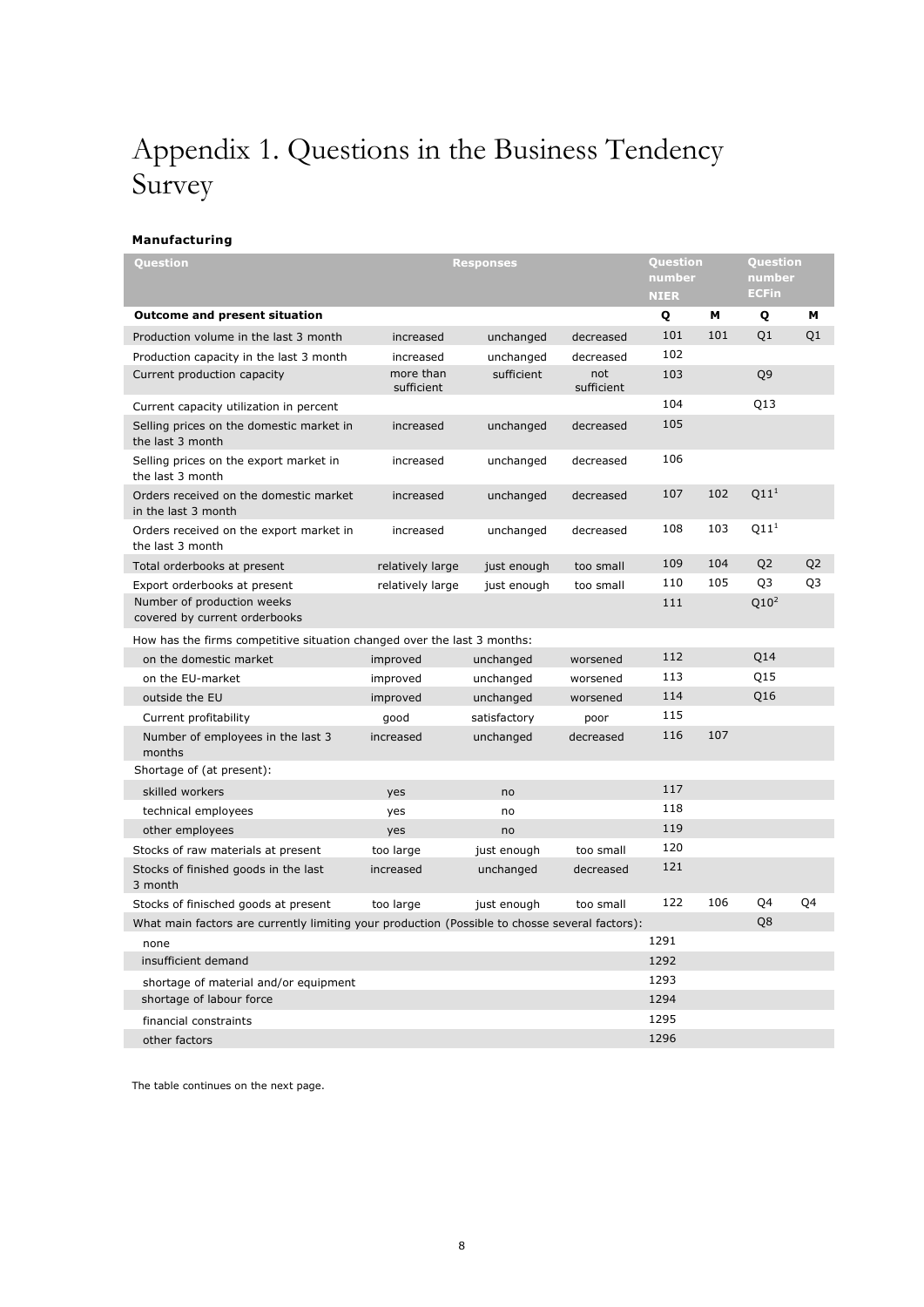#### **Manufacturing continuing**

| <b>Question</b>                                                                         |                                                | <b>Responses</b>                                          |                        | <b>Question</b><br>number<br><b>NIER</b> |     | <b>Question</b><br>number<br><b>ECFin</b> |                 |  |
|-----------------------------------------------------------------------------------------|------------------------------------------------|-----------------------------------------------------------|------------------------|------------------------------------------|-----|-------------------------------------------|-----------------|--|
| <b>Expectations and plans</b>                                                           |                                                |                                                           |                        | Q                                        | м   | Q                                         | м               |  |
| Production volume within the next 3<br>months                                           | increase                                       | unchanged                                                 | decrease               | 201                                      | 201 | Q <sub>5</sub>                            | Q <sub>5</sub>  |  |
| Production capacity within the next 3<br>months                                         | increase                                       | unchanged                                                 | decrease               | 202                                      |     |                                           |                 |  |
| Selling prices on the domestic market<br>within the next 3 months                       | increase                                       | unchanged                                                 | decrease               | 203                                      | 202 | Q6 <sup>1</sup>                           | Q6 <sup>1</sup> |  |
| Selling prices on the export market<br>within the next 3 months                         | increase                                       | unchanged                                                 | decrease               | 204                                      | 203 | Q6 <sup>1</sup>                           | Q6 <sup>1</sup> |  |
| Orders received on the domestic market<br>within the next<br>3 months                   | increase                                       | unchanged                                                 | decrease               | 205                                      |     |                                           |                 |  |
| Orders received on the export market<br>within the next<br>3 months                     | increase                                       | unchanged                                                 | decrease               | 206                                      |     | Q12                                       |                 |  |
| Number of employees within the next 3<br>months                                         | increase                                       | unchanged                                                 | decrease               | 207                                      | 204 | Q7                                        | Q7              |  |
| The future development of your<br>business situation is currently                       | easy to predict / moderately easy to predict / | moderately difficult to predict / difficult to<br>predict |                        |                                          | 210 |                                           | Q51             |  |
| How much in percent do you think that<br>prices will go up/down in the next 12<br>month |                                                |                                                           |                        | 302                                      |     |                                           |                 |  |
| Financing the firm's operations is cur-<br>rently (compared to normal):                 | Much harder                                    | Harder                                                    | More or less<br>normal | Slightly<br>easier                       |     | Much easier                               |                 |  |
| If harder/easier, this is due mainly to:                                                |                                                |                                                           |                        |                                          |     |                                           |                 |  |
| Higher/lower borrowing costs for bank loans                                             |                                                |                                                           |                        |                                          |     |                                           |                 |  |
| Reduced/better availability of bank loans                                               |                                                |                                                           |                        |                                          |     |                                           |                 |  |
| Reduced/better availability of equity financing                                         |                                                |                                                           |                        |                                          |     |                                           |                 |  |
| Higher/lower costs for financing through corporate bonds etc.                           |                                                |                                                           |                        |                                          |     |                                           |                 |  |
| Other factors                                                                           |                                                |                                                           |                        |                                          |     |                                           |                 |  |

 $1$  The results for the questions about the domestic and export markets are weighted together to a total score when reported to the EU.

 $2$  The result is converted into months when reported to the EU.

#### **Manufacturing (old question)**

| <b>Question</b>                                                   | <b>Responses</b> | Question<br>number<br><b>NIER</b> |   | Question<br>number<br><b>ECFIn</b> |   |
|-------------------------------------------------------------------|------------------|-----------------------------------|---|------------------------------------|---|
| <b>Outcome and present situation</b>                              |                  | Q                                 | м | Q                                  | м |
| Factor currently limiting the firms production (one alternative): |                  |                                   |   | Q8                                 |   |
| none                                                              |                  | 123                               |   |                                    |   |
| insufficient demand                                               |                  | 124                               |   |                                    |   |
| shortage of material and/or equipment                             |                  | 125                               |   |                                    |   |
| shortage of labour                                                |                  | 126                               |   |                                    |   |
| financial constraints                                             |                  | 127                               |   |                                    |   |
| other factors                                                     |                  | 128                               |   |                                    |   |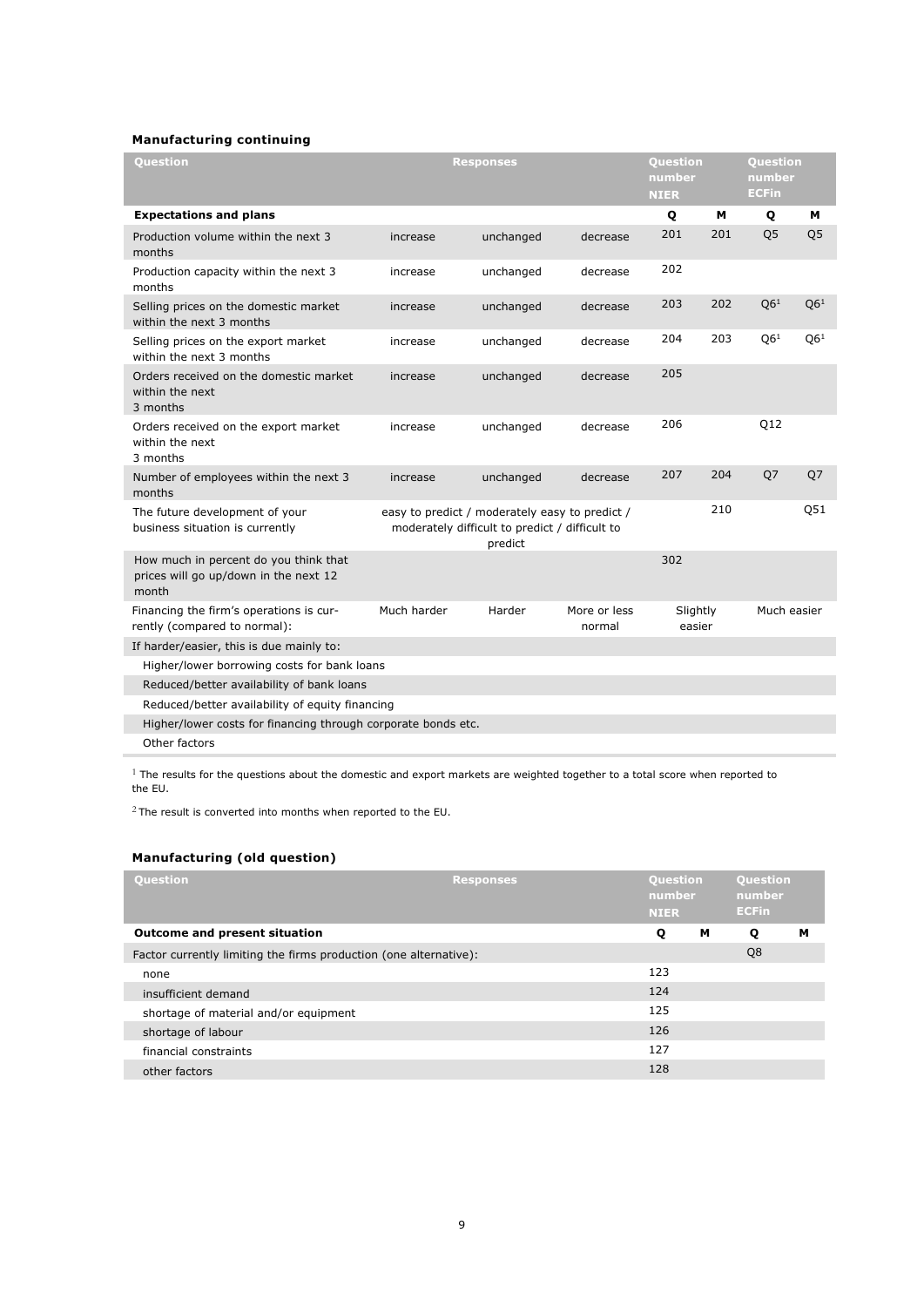#### **Construction**

| <b>Question</b>                                                                                       |                     | <b>Response</b>                                                                                             |           | Question-              |                    |                | <b>Question-</b> |
|-------------------------------------------------------------------------------------------------------|---------------------|-------------------------------------------------------------------------------------------------------------|-----------|------------------------|--------------------|----------------|------------------|
|                                                                                                       |                     |                                                                                                             |           | number                 |                    |                | number           |
|                                                                                                       |                     |                                                                                                             |           | <b>NIER</b>            |                    |                | <b>EcFin</b>     |
|                                                                                                       |                     |                                                                                                             |           | Q                      | м                  | Q              | м                |
| Building activity in the last 3<br>months                                                             | increased           | unchanged                                                                                                   | decreased | 101                    | 101                | Q1             | Q1               |
| Tender prices in the last 3 months                                                                    | increased           | unchanged                                                                                                   | decreased | 102                    | 102                |                |                  |
| Order books in the last 3 months                                                                      | increased           | unchanged                                                                                                   | decreased | 103                    | 103                |                |                  |
| Order books at present                                                                                | relatively<br>large | just right                                                                                                  | too small | 104                    | 104                | Q3             | Q3               |
| Duration of assured order books                                                                       | weeks               |                                                                                                             |           | 105                    |                    | Q <sub>6</sub> |                  |
| Number of employees in the last 3<br>months                                                           | increased           | unchanged                                                                                                   | decreased | 106                    | 106                |                |                  |
| What main factors are currently limiting your building activity (Possible to chosse several factors): |                     |                                                                                                             |           |                        |                    | Q <sub>2</sub> | Q <sub>2</sub>   |
| none                                                                                                  |                     |                                                                                                             |           | 1081                   | 1081               |                |                  |
| insufficient demand                                                                                   |                     |                                                                                                             |           | 1082                   | 1082               |                |                  |
| shortage of material<br>and/or equipment                                                              |                     |                                                                                                             |           | 1083                   | 1083               |                |                  |
| shortage of labour                                                                                    |                     |                                                                                                             |           | 1084                   | 1084               |                |                  |
| weather conditions                                                                                    |                     |                                                                                                             |           | 1085                   | 1085               |                |                  |
| financial constraints                                                                                 |                     |                                                                                                             |           | 1086                   | 1086               |                |                  |
| other factors                                                                                         |                     |                                                                                                             |           | 1087                   | 1087               |                |                  |
| Building activity within the next<br>3 months                                                         | increase            | unchanged                                                                                                   | decrease  | 201                    | 201                |                |                  |
| Tender prices within the next 3<br>months                                                             | increase            | unchanged                                                                                                   | decrease  | 202                    | 202                | Q5             | Q5               |
| Order books within the next<br>3 months                                                               | increase            | unchanged                                                                                                   | decrease  | 203                    | 203                |                |                  |
| Number of employees within the<br>next 3 months                                                       | increase            | unchanged                                                                                                   | decrease  | 204                    | 204                | Q4             | Q4               |
| Outlook for the construction market<br>a year ahead                                                   | improve             | unchanged                                                                                                   | get worse | 205                    |                    |                |                  |
| The future development of your<br>business situation is currently                                     |                     | easy to predict / moderately easy to<br>predict / moderately difficult to predict /<br>difficult to predict |           |                        | 210                |                | Q41              |
| How much in percent do you think<br>that prices will go up/down in the<br>next 12 month               |                     |                                                                                                             |           | 302                    |                    |                |                  |
| Financing the firm's operations is cur-<br>rently (compared to normal):                               |                     | Much harder                                                                                                 | Harder    | More or less<br>normal | Slightly<br>easier |                | Much<br>easier   |
| If harder/easier, this is due mainly to:                                                              |                     |                                                                                                             |           |                        |                    |                |                  |
| Higher/lower borrowing costs for bank loans                                                           |                     |                                                                                                             |           |                        |                    |                |                  |
| Reduced/better availability of bank loans                                                             |                     |                                                                                                             |           |                        |                    |                |                  |
| Reduced/better availability of equity financing                                                       |                     |                                                                                                             |           |                        |                    |                |                  |
| Higher/lower costs for financing through corporate bonds etc.                                         |                     |                                                                                                             |           |                        |                    |                |                  |
| Other factors                                                                                         |                     |                                                                                                             |           |                        |                    |                |                  |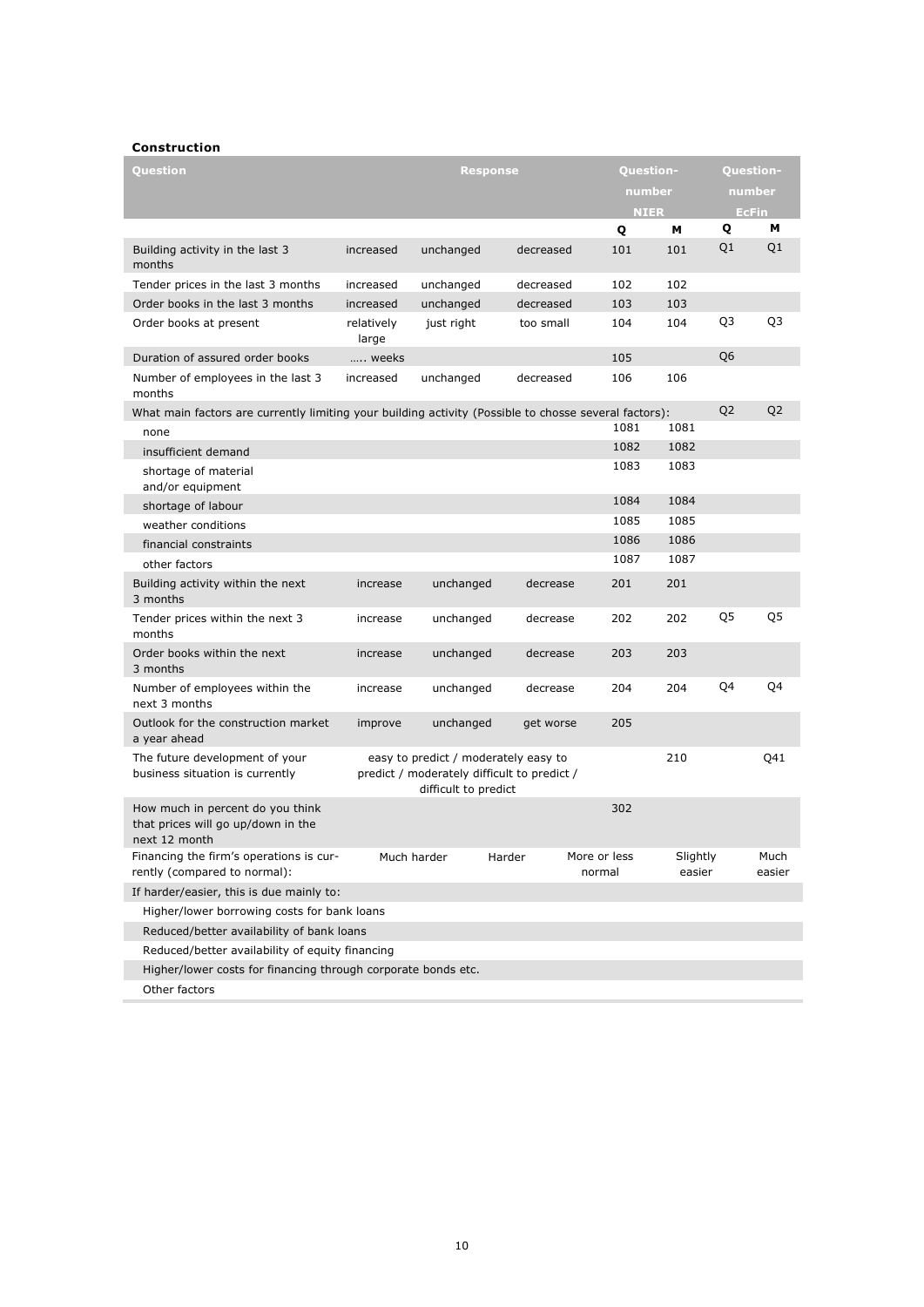#### **Construction (old question)**

| Question                                                          | <b>Response</b> |             | <b>Question-</b> |                | <b>Question-</b> |  |  |
|-------------------------------------------------------------------|-----------------|-------------|------------------|----------------|------------------|--|--|
|                                                                   |                 | number      |                  | number         |                  |  |  |
|                                                                   |                 | <b>NIER</b> |                  | <b>EcFin</b>   |                  |  |  |
|                                                                   |                 | Q           | м                | Q              | м                |  |  |
| Factor currently limiting the firms production (one alternative): |                 |             |                  | Q <sub>2</sub> | Q <sub>2</sub>   |  |  |
| none                                                              |                 | 1071        | 1071             |                |                  |  |  |
| insufficient demand                                               |                 | 1072        | 1072             |                |                  |  |  |
| shortage of material and/or equipment                             |                 |             |                  |                |                  |  |  |
| shortage of labour                                                |                 | 1074        | 1074             |                |                  |  |  |
| weather conditions                                                |                 | 1075        | 1075             |                |                  |  |  |
| financial constraints                                             |                 | 1076        | 1076             |                |                  |  |  |
| other factors                                                     |                 | 1077        | 1077             |                |                  |  |  |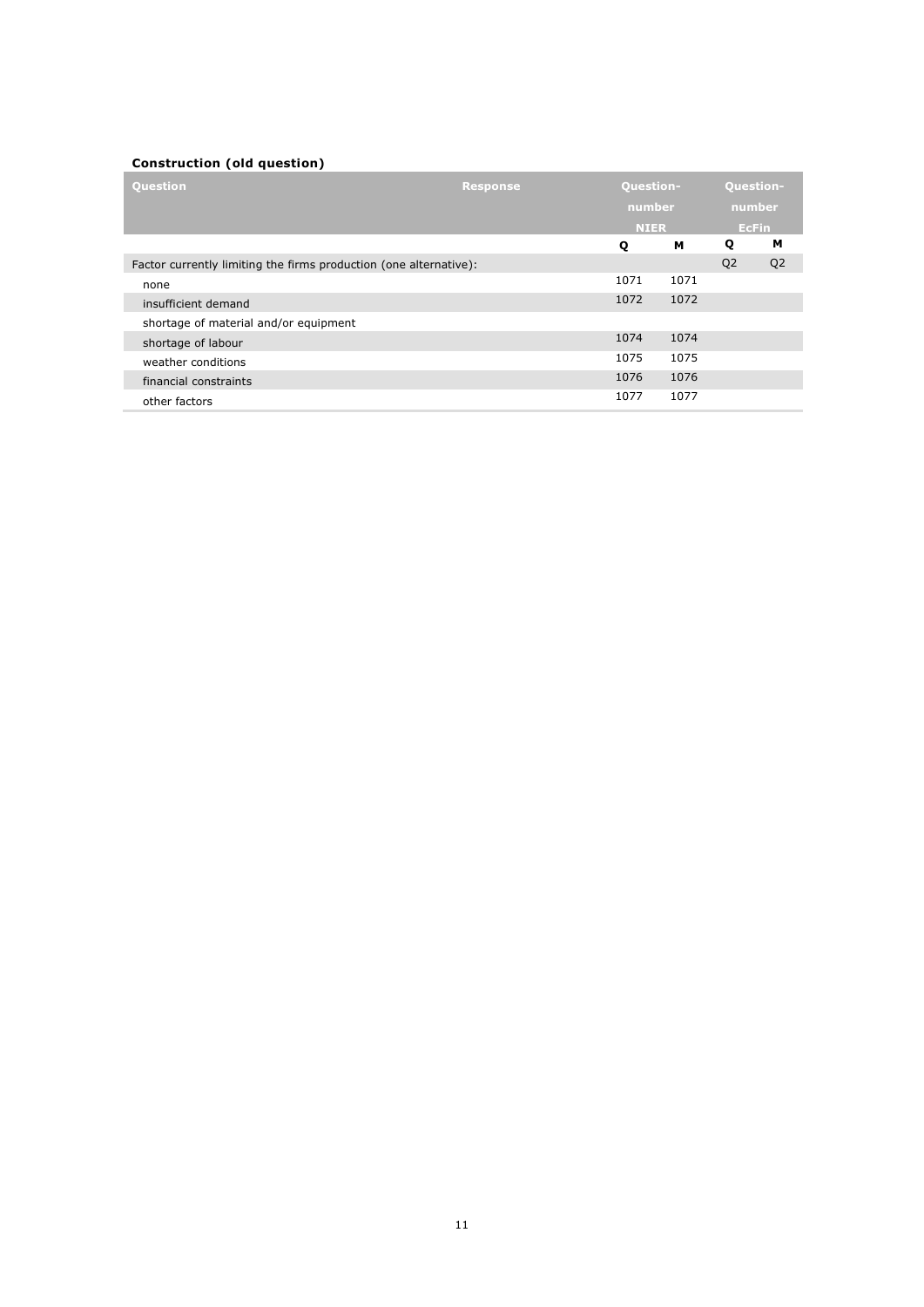#### **Trade**

| Question                                                                                          |             | <b>Response</b>                                                                                             |           | Question-              |                    |                | <b>Question-</b>    |
|---------------------------------------------------------------------------------------------------|-------------|-------------------------------------------------------------------------------------------------------------|-----------|------------------------|--------------------|----------------|---------------------|
|                                                                                                   |             |                                                                                                             |           | <b>Number</b>          |                    |                | <b>Number EcFin</b> |
|                                                                                                   |             |                                                                                                             |           | <b>NIER</b>            |                    |                |                     |
|                                                                                                   |             |                                                                                                             |           | Q                      | М                  | Q              | м                   |
| Selling volume in the last 3<br>months                                                            | increased   | unchanged                                                                                                   | decreased | 101                    | 101                | Q <sub>1</sub> | Q <sub>1</sub>      |
| Present sales situation                                                                           | good        | satisfactory                                                                                                | bad       | 102                    | 102                |                |                     |
| Goods purchases in the last 3<br>months                                                           | increased   | unchanged                                                                                                   | Decreased | 103                    |                    |                |                     |
| Goods in stock at present                                                                         | too large   | large enough                                                                                                | too small | 104                    | 103                | Q <sub>2</sub> | Q <sub>2</sub>      |
| Number of employees in the last<br>3 months                                                       | increased   | unchanged                                                                                                   | decreased | 105                    | 104                |                |                     |
| Shortage of labour at present                                                                     | yes         | no                                                                                                          |           | 106                    |                    |                |                     |
| Selling prices in the last 3 months                                                               | increased   | unchanged                                                                                                   | decreased | 107                    | 107                |                |                     |
| If increased/decreased: What was the most important reason why sales prices<br>were last modified |             |                                                                                                             |           | 152                    |                    |                |                     |
| changed prices among competitors                                                                  |             |                                                                                                             |           |                        |                    |                |                     |
| change in demand                                                                                  |             |                                                                                                             |           |                        |                    |                |                     |
| changed domestic prices                                                                           |             |                                                                                                             |           |                        |                    |                |                     |
| changed world market prices or exchange rates                                                     |             |                                                                                                             |           |                        |                    |                |                     |
| other reason                                                                                      |             |                                                                                                             |           |                        |                    |                |                     |
| Current profitability                                                                             | good        | satisfactory                                                                                                | poor      | 108                    |                    |                |                     |
| Selling volume within the next 3<br>months                                                        | increase    | unchanged                                                                                                   | decrease  | 201                    | 201                | Q4             | Q4                  |
| Goods purchases within the next<br>3 months                                                       | increase    | unchanged                                                                                                   | decrease  | 202                    | 203                | Q3             | Q3                  |
| Goods purchase prices within the<br>next 3 months                                                 | increase    | unchanged                                                                                                   | decrease  | 250                    | 250                |                |                     |
| Number of employees within the<br>next 3 months                                                   | increase    | unchanged                                                                                                   | decrease  | 203                    | 204                | Q5             | Q5                  |
| Selling prices within the next 3<br>months                                                        | increase    | unchanged                                                                                                   | decrease  | 204                    | 202                | Q6             | Q6                  |
| Sales situation within the next 6<br>months                                                       | get better  | unchanged                                                                                                   | get worse | 205                    | 205                |                |                     |
| The future development of your<br>business situation is currently                                 |             | easy to predict / moderately easy to predict<br>/ moderately difficult to predict / difficult to<br>predict |           |                        | 210                |                | Q41                 |
| How much in percent do you think that prices<br>will go up/down in the next 12 month              |             |                                                                                                             |           | 302                    |                    |                |                     |
| Financing the firm's operations is cur-<br>rently (compared to normal):                           | Much harder |                                                                                                             | Harder    | More or less<br>normal | Slightly<br>easier |                | Much<br>easier      |
| If harder/easier, this is due mainly to:                                                          |             |                                                                                                             |           |                        |                    |                |                     |
| Higher/lower borrowing costs for bank loans                                                       |             |                                                                                                             |           |                        |                    |                |                     |
| Reduced/better availability of bank loans                                                         |             |                                                                                                             |           |                        |                    |                |                     |
| Reduced/better availability of equity financing                                                   |             |                                                                                                             |           |                        |                    |                |                     |
| Higher/lower costs for financing through corporate bonds etc.                                     |             |                                                                                                             |           |                        |                    |                |                     |
| Other factors                                                                                     |             |                                                                                                             |           |                        |                    |                |                     |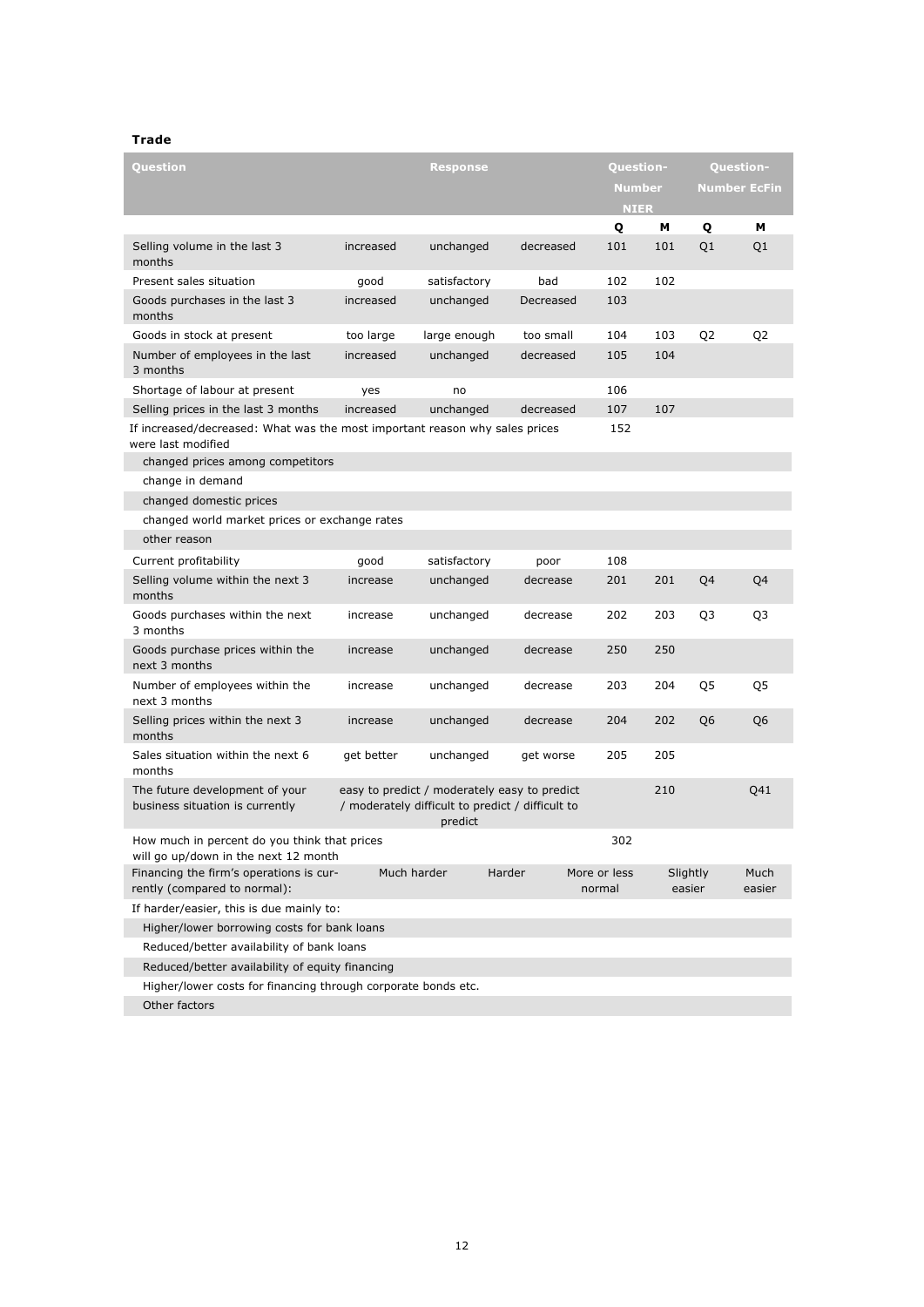#### **Service sector**

| Question                                                                                       |                     | <b>Response</b>                                                                                             |           | <b>Question-</b>       |                    |                | Question-      |
|------------------------------------------------------------------------------------------------|---------------------|-------------------------------------------------------------------------------------------------------------|-----------|------------------------|--------------------|----------------|----------------|
|                                                                                                |                     |                                                                                                             |           | number                 |                    | number         |                |
|                                                                                                |                     |                                                                                                             |           | <b>NIER</b>            |                    |                | <b>EcFin</b>   |
|                                                                                                |                     |                                                                                                             |           | Q                      | м                  | Q<br>Q1        | М<br>Q1        |
| Development of the firms business<br>situation the last 3 months                               | increased           | unchanged                                                                                                   | decreased | 101                    | 101                |                |                |
| Total costs for the firm the last 3<br>months                                                  | increased           | unchanged                                                                                                   | decreased | 150                    | 150                |                |                |
| Demand for the firms services in<br>the last 3 months                                          | increased           | unchanged                                                                                                   | decreased | 102                    | 102                | Q2             | Q <sub>2</sub> |
| Volume of assignments on<br>hand\orders at present                                             | relatively<br>large | large enough                                                                                                | too small | 103                    | 103                |                |                |
| Selling prices in the last 3 months                                                            | increased           | unchanged                                                                                                   | decreased | 104                    | 104                |                |                |
| If increased/decreased: What was the most important reason why sales prices were last modified |                     |                                                                                                             |           |                        |                    |                |                |
| changed prices among competitors                                                               |                     |                                                                                                             |           |                        |                    |                |                |
| change in demand                                                                               |                     |                                                                                                             |           |                        |                    |                |                |
| changed domestic prices                                                                        |                     |                                                                                                             |           |                        |                    |                |                |
| changed world market prices or exchange rates                                                  |                     |                                                                                                             |           |                        |                    |                |                |
| other reason                                                                                   |                     |                                                                                                             |           |                        |                    |                |                |
| Current profitability                                                                          | good                | satisfactory                                                                                                | poor      | 105                    |                    |                |                |
| Number of employees in the last 3<br>months                                                    | increased           | unchanged                                                                                                   | decreased | 106                    | 105                | Q4             | Q4             |
| Shortage of labour at present                                                                  | yes                 | no                                                                                                          |           | 107                    |                    |                |                |
| If demand increases, is it possible<br>to increase production with present<br>resources?       | yes                 | no                                                                                                          |           | 108                    |                    |                |                |
| If yes, how much                                                                               | percent             |                                                                                                             |           | 109                    |                    | Q8             |                |
| What main factors are currently limiting your business (Possible to chosse several factors):   |                     |                                                                                                             |           |                        |                    | Q7             |                |
| none                                                                                           |                     |                                                                                                             |           | 1161                   |                    |                |                |
| insufficient demand                                                                            |                     |                                                                                                             |           | 1162                   |                    |                |                |
| shortage of labour                                                                             |                     |                                                                                                             |           | 1163                   |                    |                |                |
| shortage of space and/or                                                                       |                     |                                                                                                             |           | 1164                   |                    |                |                |
| equipment                                                                                      |                     |                                                                                                             |           |                        |                    |                |                |
| financial restrictions                                                                         |                     |                                                                                                             |           | 1165                   |                    |                |                |
| other factors                                                                                  |                     |                                                                                                             |           | 1166                   |                    |                |                |
| Demand for the firms services<br>within the next 3 months                                      | increase            | unchanged                                                                                                   | decrease  | 201                    | 201                | Q3             | Q3             |
| Selling prices within the next 3<br>months                                                     | increase            | unchanged                                                                                                   | decrease  | 202                    | 202                | Q <sub>6</sub> | Q6             |
| Number of employees within the<br>next 3 months                                                | increase            | unchanged                                                                                                   | decrease  | 203                    | 203                | Q5             | Q5             |
| Demand for the firms services<br>within the next 6 months                                      | increase            | unchanged                                                                                                   | decrease  | 204                    |                    |                |                |
| The future development of your<br>business situation is currently                              |                     | easy to predict / moderately easy to<br>predict / moderately difficult to predict /<br>difficult to predict |           |                        | 210                |                | Q41            |
| How much in percent do you think<br>that prices will go up/down in the<br>next 12 month        |                     |                                                                                                             |           | 302                    |                    |                |                |
| Financing the firm's operations is cur-<br>rently (compared to normal):                        |                     | Much harder                                                                                                 | Harder    | More or less<br>normal | Slightly<br>easier |                | Much<br>easier |
| If harder/easier, this is due mainly to:                                                       |                     |                                                                                                             |           |                        |                    |                |                |
| Higher/lower borrowing costs for bank loans                                                    |                     |                                                                                                             |           |                        |                    |                |                |
| Reduced/better availability of bank loans                                                      |                     |                                                                                                             |           |                        |                    |                |                |
| Reduced/better availability of equity financing                                                |                     |                                                                                                             |           |                        |                    |                |                |
| Higher/lower costs for financing through corporate bonds etc.                                  |                     |                                                                                                             |           |                        |                    |                |                |
| Other factors                                                                                  |                     |                                                                                                             |           |                        |                    |                |                |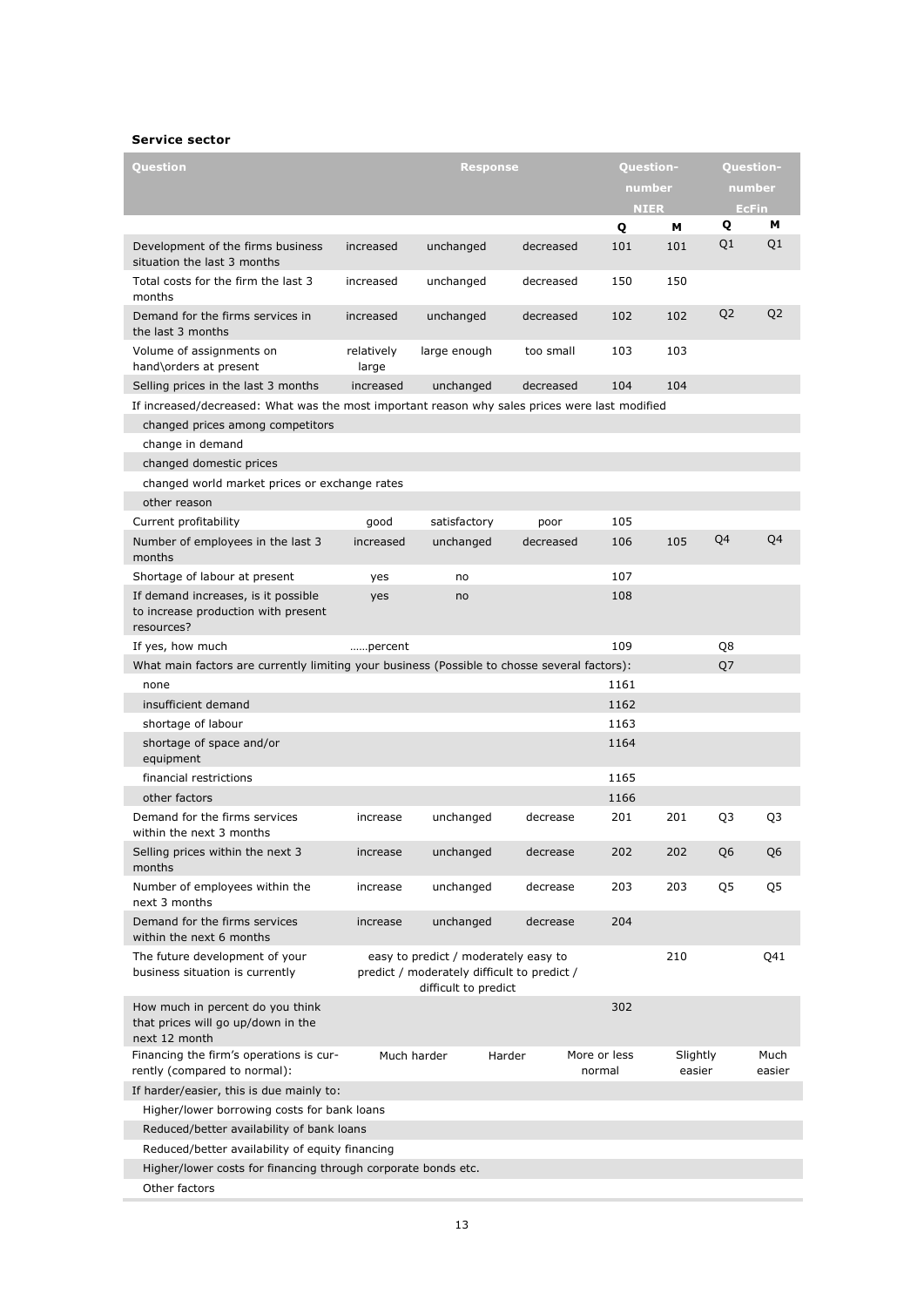#### **Service sector (old question)**

| <b>Question</b>                                                      | <b>Response</b> | Question-<br>number |    | Question-<br>number |   |
|----------------------------------------------------------------------|-----------------|---------------------|----|---------------------|---|
|                                                                      |                 | <b>NIER</b>         |    | <b>EcFin</b>        |   |
|                                                                      |                 | Q                   | м  | Q                   | м |
| Main factor currently limiting the firms activity (one alternative): |                 |                     | Q7 |                     |   |
| none                                                                 |                 | 110                 |    |                     |   |
| insufficient demand                                                  |                 | 111                 |    |                     |   |
| shortage of labour                                                   |                 | 112                 |    |                     |   |
| shortage of space and/or<br>equipment                                |                 | 113                 |    |                     |   |
| financial restrictions                                               |                 | 114                 |    |                     |   |
| other factors                                                        |                 | 115                 |    |                     |   |

#### **Investment questions**

| March                                                                                     |          |                       |          |                  |                     |                |
|-------------------------------------------------------------------------------------------|----------|-----------------------|----------|------------------|---------------------|----------------|
| <b>Question</b>                                                                           |          | <b>Response</b>       |          | <b>Ouestion-</b> | <b>Ouestion-</b>    |                |
|                                                                                           |          |                       |          | number           | number EcFin        |                |
|                                                                                           |          |                       |          | <b>NIER</b>      |                     |                |
|                                                                                           |          |                       |          |                  | <b>Indus</b><br>try | Servi<br>ce    |
| Compared with two years ago (t-2) your investment last year (t-1) has                     |          |                       |          |                  |                     |                |
| Overall investment                                                                        | Increase | Remained<br>unchanged | Decrease | 4101             | Q17                 | Q9             |
| Machinery and equipment                                                                   | Increase | Remained<br>unchanged | Decrease | 4102             | Q17                 | Q <sub>9</sub> |
| Land, building and infrastructure                                                         | Increase | Remained<br>unchanged | Decrease | 4103             | Q17                 | Q9             |
| Intangibles (R&D, software, data,<br>intellectual property, vocational<br>training, etc.) | Increase | Remained<br>unchanged | Decrease | 4104             | Q17                 | Q <sub>9</sub> |
| Compared with last year (t-1) your investment this year (t) will                          |          |                       |          |                  |                     |                |
| Overall investment                                                                        | Increase | Remained<br>unchanged | Decrease | 4111             | Q18                 | Q10            |
| Machinery and equipment                                                                   | Increase | Remained<br>unchanged | Decrease | 4112             | Q18                 | Q10            |
| Land, building and infrastructure                                                         | Increase | Remained<br>unchanged | Decrease | 4113             | Q18                 | Q10            |
| Intangibles (R&D, software, data,<br>intellectual property, vocational<br>training, etc.) | Increase | Remained<br>unchanged | Decrease | 4114             | Q18                 | Q10            |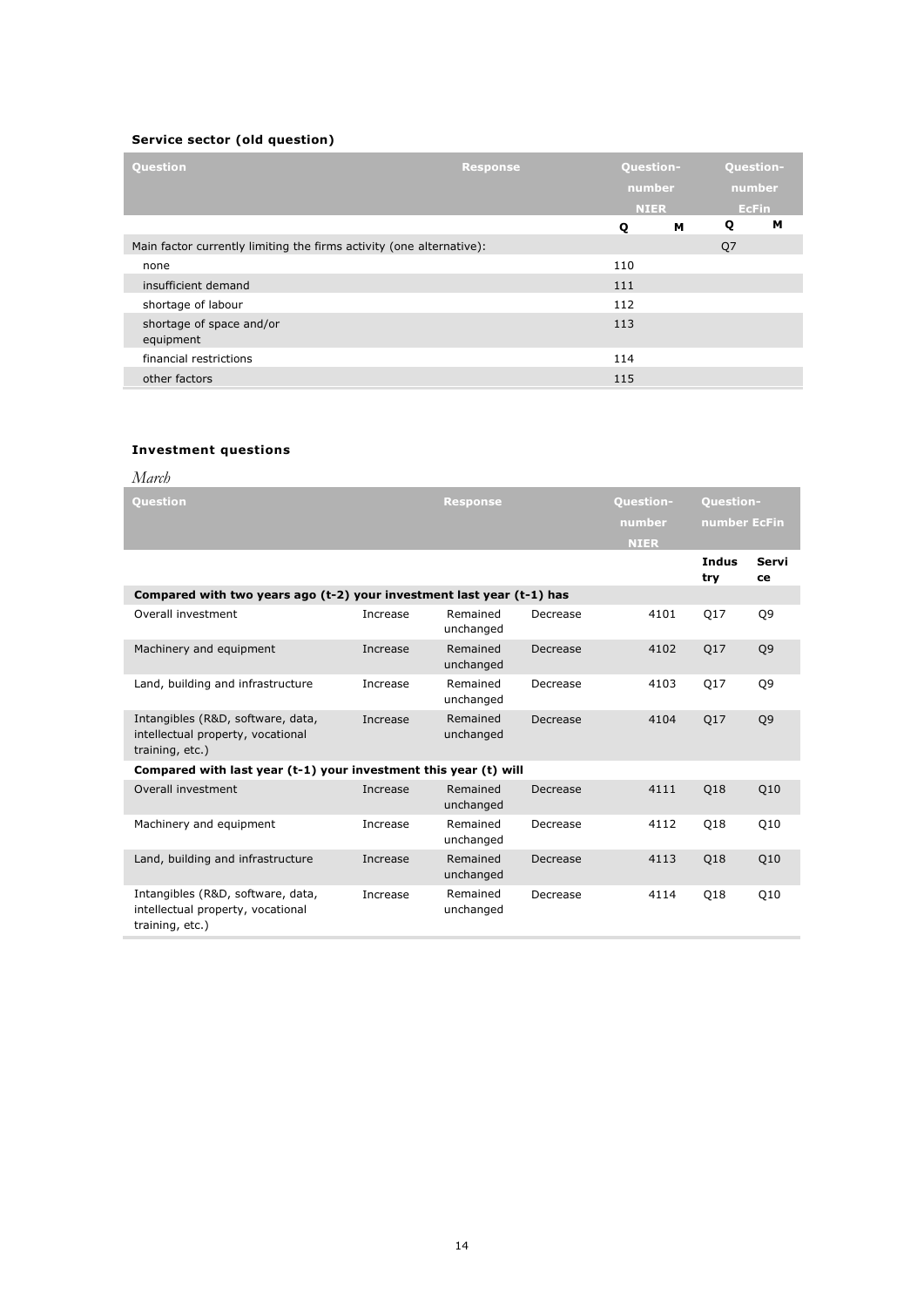#### *November*

| Question                                                            |          | <b>Response</b>     |          | <b>Question-</b><br>number | <b>Question-</b><br>number EcFin |                 |
|---------------------------------------------------------------------|----------|---------------------|----------|----------------------------|----------------------------------|-----------------|
|                                                                     |          |                     |          | <b>NIER</b>                |                                  |                 |
|                                                                     |          |                     |          |                            | Indus<br>try                     | Servi<br>ce     |
| Compared with last year (t-1) your<br>investment this year (t) will | Increase | Remain<br>unchanged | Decrease | 418                        | Q19                              | Q11             |
| Compared with this year (t) your<br>investment next year (t+1) will | Increase | Remain<br>unchanged | Decrease | 419                        | Q20                              | Q12             |
| <b>Structure of the investment:</b>                                 |          |                     |          |                            |                                  |                 |
| Investment carried out this year is of the following kind*          |          |                     |          | 420                        | Q21                              | Q13             |
| Planned investment for next year will be of the following kind*     |          |                     |          | 421                        | Q21                              | Q <sub>13</sub> |
| <b>Factors stimulating investment:</b>                              |          |                     |          |                            |                                  |                 |
| What main factors are stimulating your investment for this year**   |          |                     |          | 422                        | Q22                              | Q14             |
| What main factors are stimulating your investment for next year**   |          |                     |          | 423                        | Q22                              | Q14             |

\* Alternatives are: Replacement of worn out plant or equipment, Extension of production capacity, Investment designed to streamline production, Other investment objectives, Not applicable.

\*\* Alternatives are: Demand, Financial conditions, Technical factors, Other factors, Not applicable.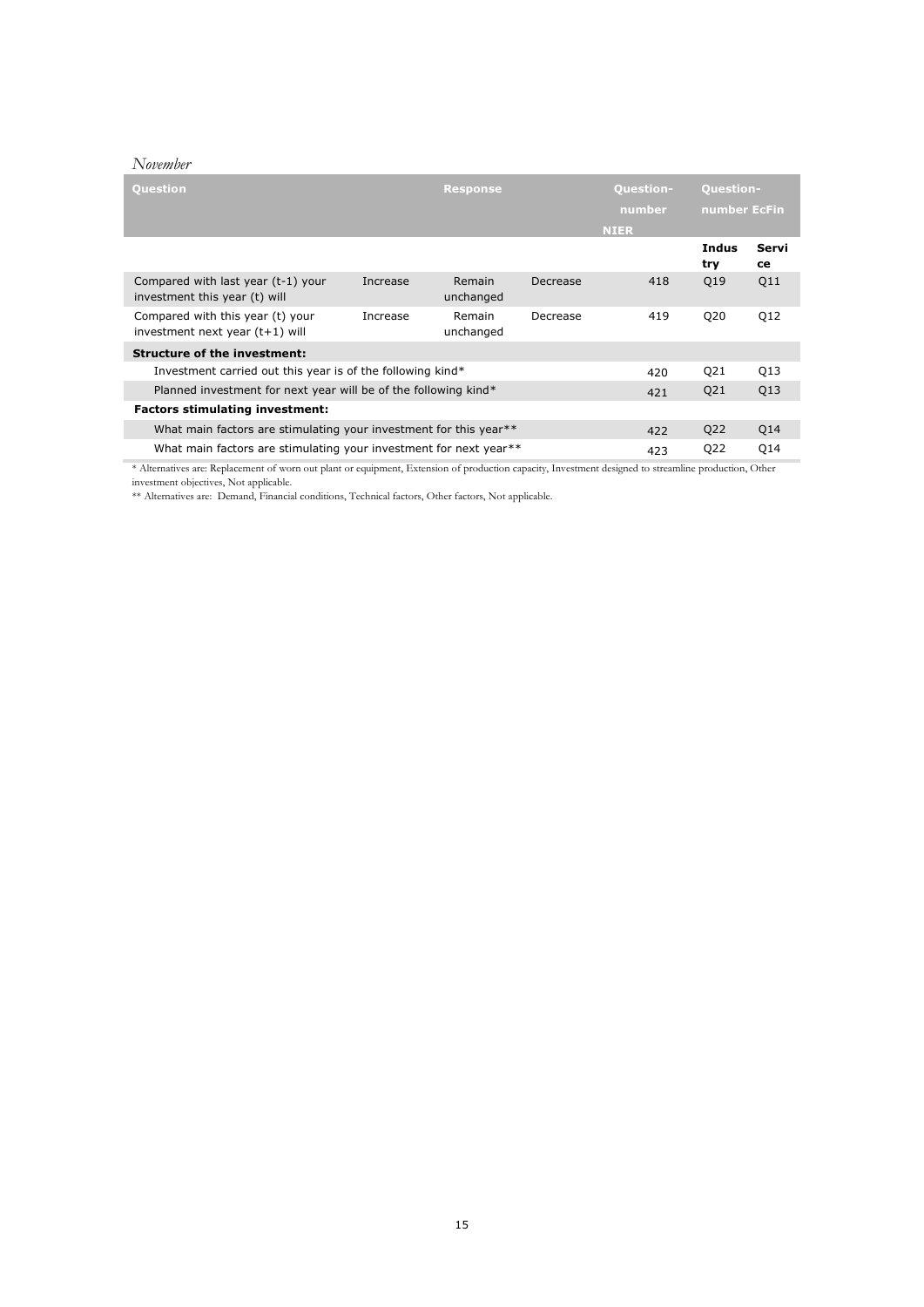## <span id="page-15-0"></span>Appendix 2. Questions in the Consumer Tendency Survey

#### **1. How does the financial situation of your household now compare with what it was 12 months ago? Has it…?**

Got a lot better Got a little better Stayed the same Got a little worse Got a lot worse Don't know

#### **2. How do you think the financial position of your household will change over the next 12 months? Will it…?**

Get a lot better Get a little better Stay the same Get a little worse Get a lot worse Don't know

#### **21. The future financial situation of your household is currently**

Easy to predict Moderately easy to predict Moderately difficult to predict Difficult to predict Don't know

#### **3. How do you think the general economic situation in this country has changed over the last 12 months? Has it…?**

Got a lot better Got a little better Stayed the same Got a little worse Got a lot worse Don't know

#### **4. How do you think the general economic situation in this country will develop over the next 12 months? Will it…?**

Get a lot better Get a little better Stay the same Get a little worse Get a lot worse Don't know

#### **5. Compared with 12 months ago, do you find that prices in general are …?**

Very much higher Quit a bit higher A little higher About the same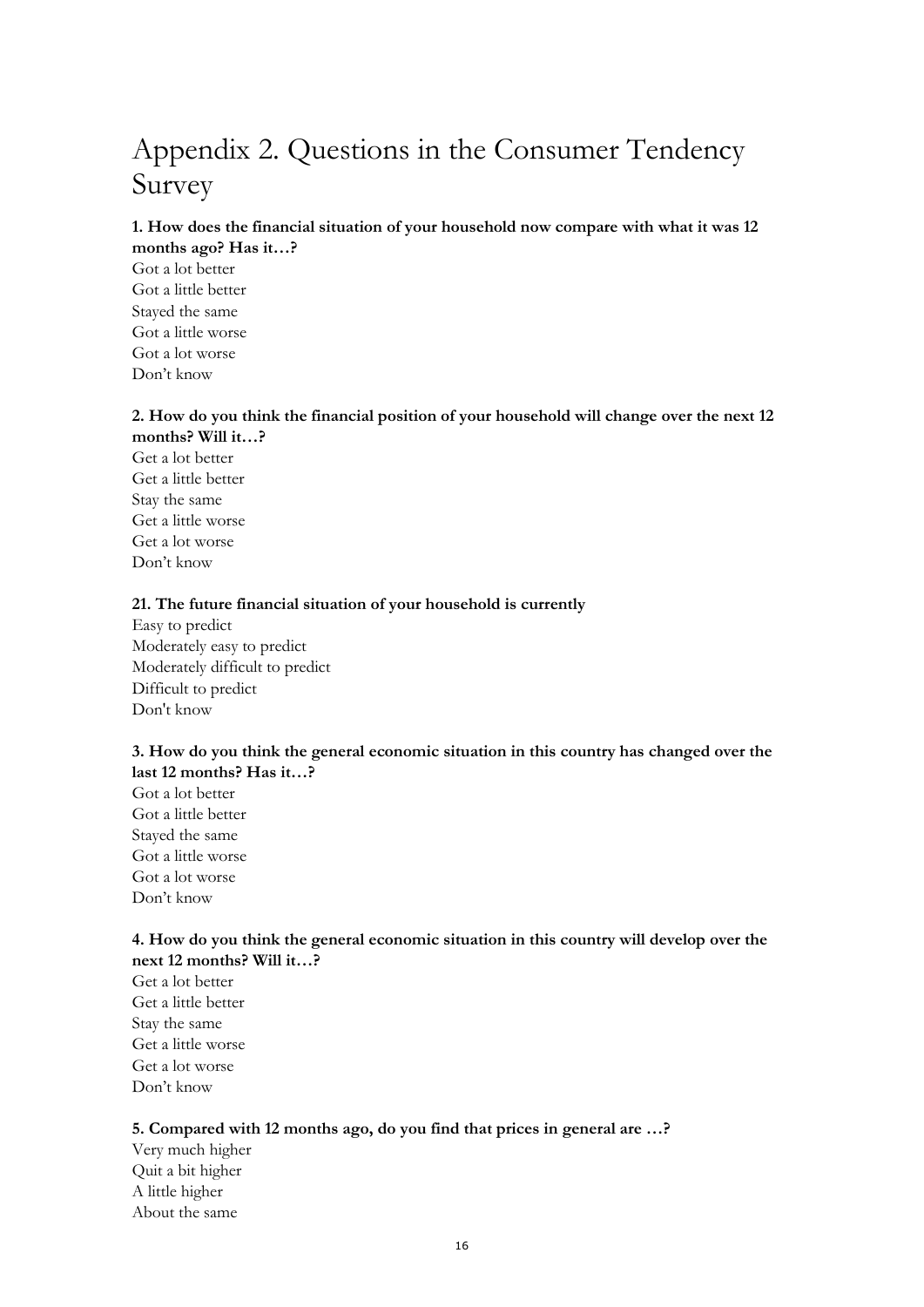Lower Don't know

#### **5a-b. Compared with 12 months ago, how much higher in percent do you think that prices are now? (Average)**

Including extreme values Excluding extreme values

#### **6. Compared to the situation today, do you think that at in the next 12 months prices in general will …?**

Increase faster Increase at the same rate Increase at a slower rate Stay about the same Fall slightly Don't know

#### **6a-b. Compared with today, how much in percent do you think that prices will go up (i.e. the rate of inflation 12 months from now)?**

Including extreme values Excluding extreme values

#### **7. How do you think the level of unemployment in the country will change over the next 12 months? Will it…?**

Increase sharply Increase slightly Remain the same Fall slightly Fall sharply Don't know

#### **8. Do you think there is an advantage for people to make major purchases (furniture, washing machines, TV sets etc.) at the present time?**

Yes, now is the right time It is neither the right time or the wrong time No, it is the wrong time, purchase should be postponed Don't know

### **9. Over the next 12 months, how do you think the amount of money you will spend on major purchases will compare with what you spent over the last 12 months? Will it be…?**

Much more A little more About the same A little less Much less Don't know

#### **10. In the view of the general economic situation, do you think this is:…?**

A very good time to save Quite a good time to save Neither a good, nor an unfavourable time to save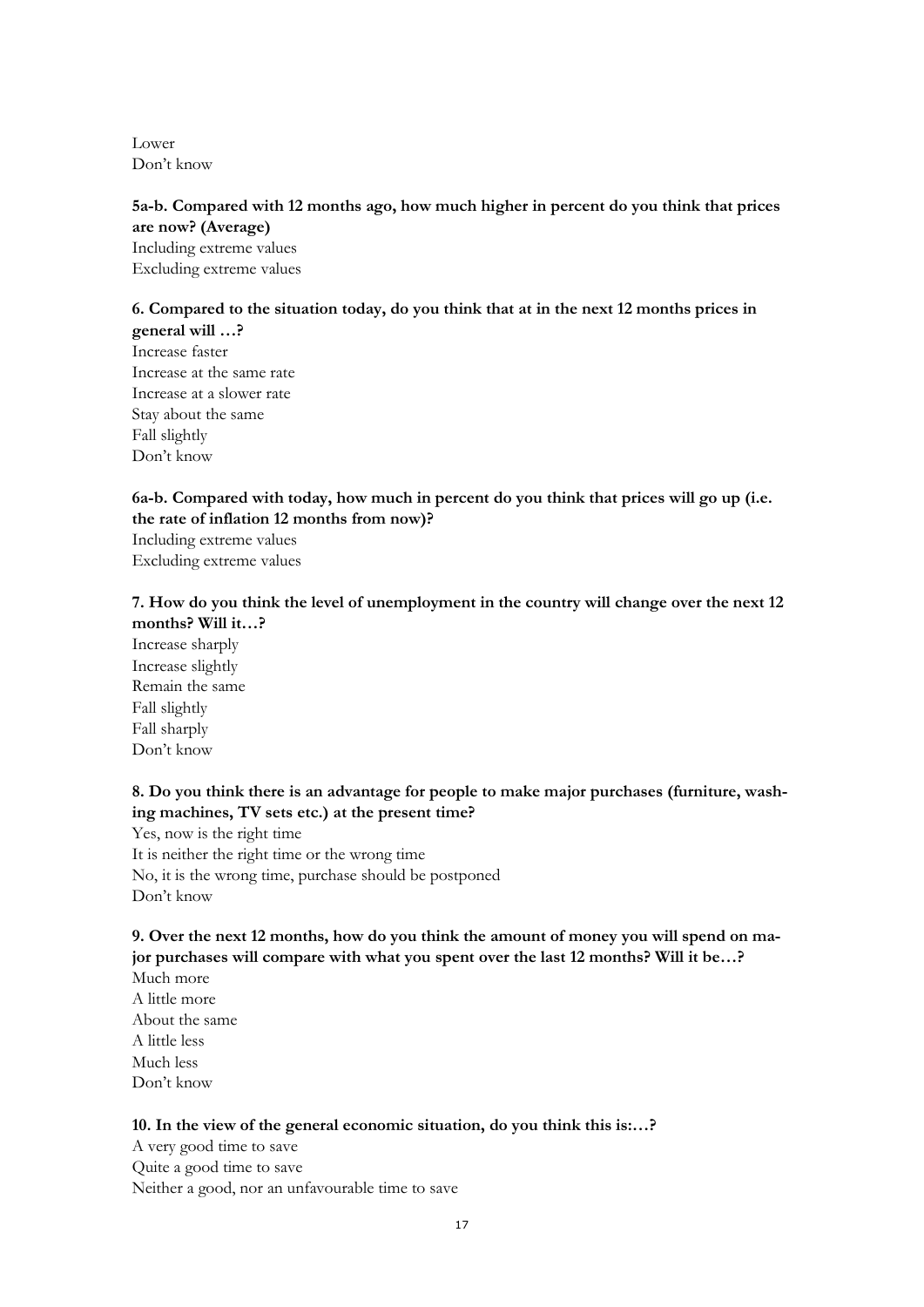Rather an unfavourable time to save A very unfavourable time to save Don't know

#### **11. Over the next 12 months, how likely are you to be able to save any money?**

Very likely Fairly likely Fairly unlikely Very unlikely Don't know

#### **12. Which of these statements best describe the present financial situation of your household?**

We are saving a lot We are saving a little We are just managing to make ends meet on our income We have to draw on our savings We are running into debt Don't know

#### **13. How likely are you to buy a car within the next 12 months?**

Very likely Fairly likely Fairly unlikely Very unlikely Don't know

#### **14. Are you planning to purchase or build a home within the next 12 months (to live in yourself, for a member of your family, as a holiday home, to let etc.)?**

Yes, definitely Possibly Probably not Definitely not Don't know

#### **15. Over the next 12 months, how likely are you to spend any large sums of money on home improvements such as central heating, sanitary ware etc.?**

Very likely Fairly likely Fairly unlikely Very unlikely Don't know

#### **16. Compared with 12 months ago, is the risk that You will become unemployed…?**

A lot greater A little greater About the same A little less A lot less No opinion